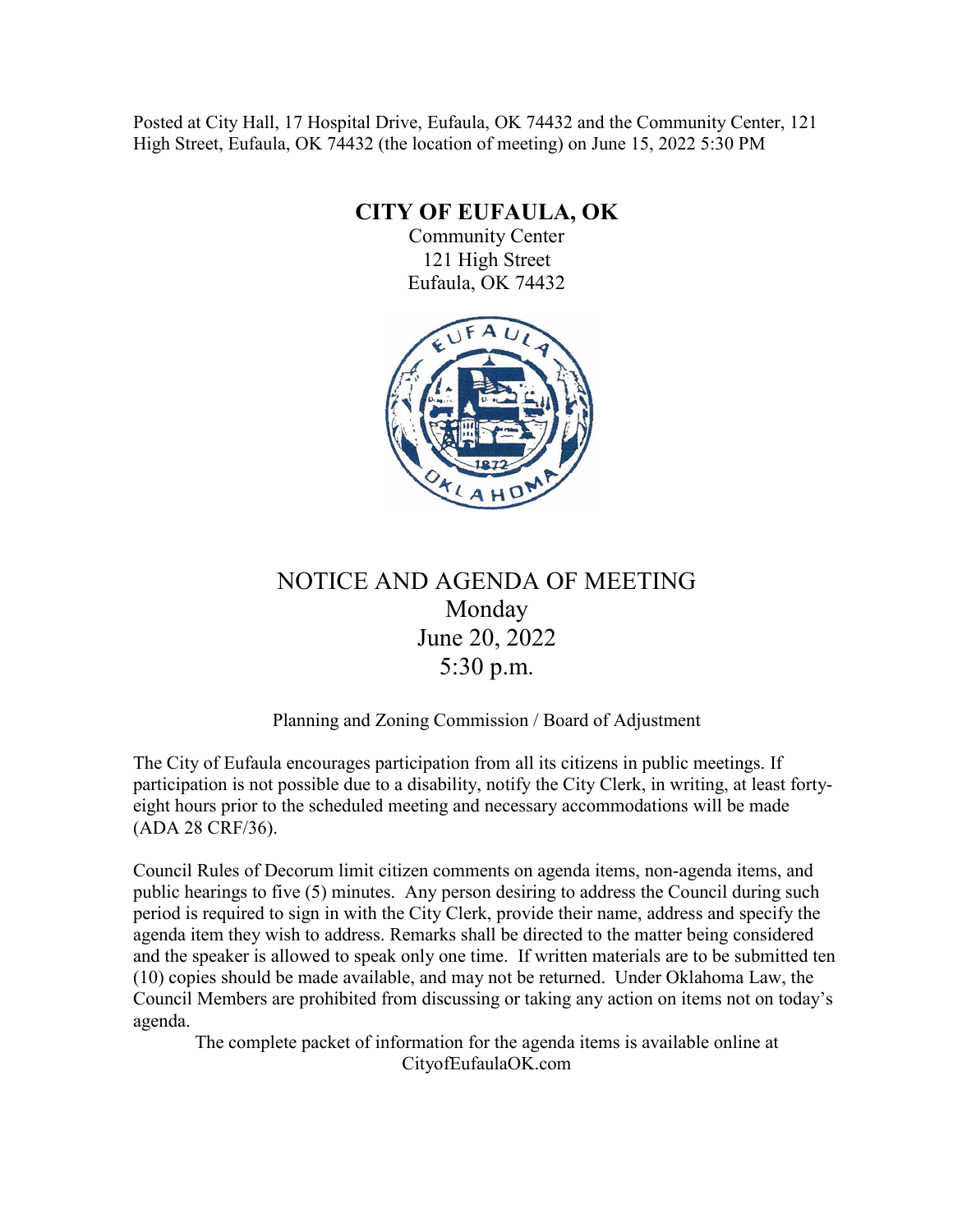## Planning and Zoning Commission

Chairman Sam Sylvester Vice Chairman Brandon Linstead Secretary Gordon Pennington Member James Hickman Member Dennis Henson

## AGENDA Planning and Zoning Commission June 20, 2022 5:30 p.m.

Notice: Planning and Zoning Commission will hold a public hearing on these items and upon which action is taken will be forwarded to the City Council with a recommendation. It should be recognized that the Planning Commission is a recommendatory body and the City Council may, or may not, concur with the Planning Commission's recommendation. Therefore, it is important to note that all items forwarded by the Planning Commission will be introduced and heard at a subsequent City Council meeting.

- 1. Call to Order Chairman Sam Sylvester
- 2. Roll Call /Attendance Executive Assistant Julie Musgraves
- 3. Approval of Minutes.

A. Planning and Zoning Commission meeting April 18, 2022.

- 4. Consideration of Acceptance, Approval, Adoption, Rejection, Amendment, and/or Postponement of an application for a Zoning Change from R1-Residnetial to CG - Commercial General at the following location: Lots One (1), Two (2), Three (3), Six (6), Seven (7), Eight (8) and the East 16.4 Feet of Lots Four (4) and Five (5) in Block Three (3) in Buck subdivision being part of the SW/4 in Section 34, Township 10 N, Range 16 East of the I.B.M., McIntosh County, State of Oklahoma, according to the Plat thereof. Commonly known as 1668 JM Bailey HWY.
	- A. Conduct a public hearing.
	- B. Take action.
- 5. Consideration of Acceptance, Approval, Adoption, Rejection, Amendment, and/or Postponement of an application for a Specific Use Permit for 3 items below at the following location: BEGSW/C E2 NE SE SEC 27-10-16 N000712E 662.07' N534330E 192.80' N263354E 223.61' N300'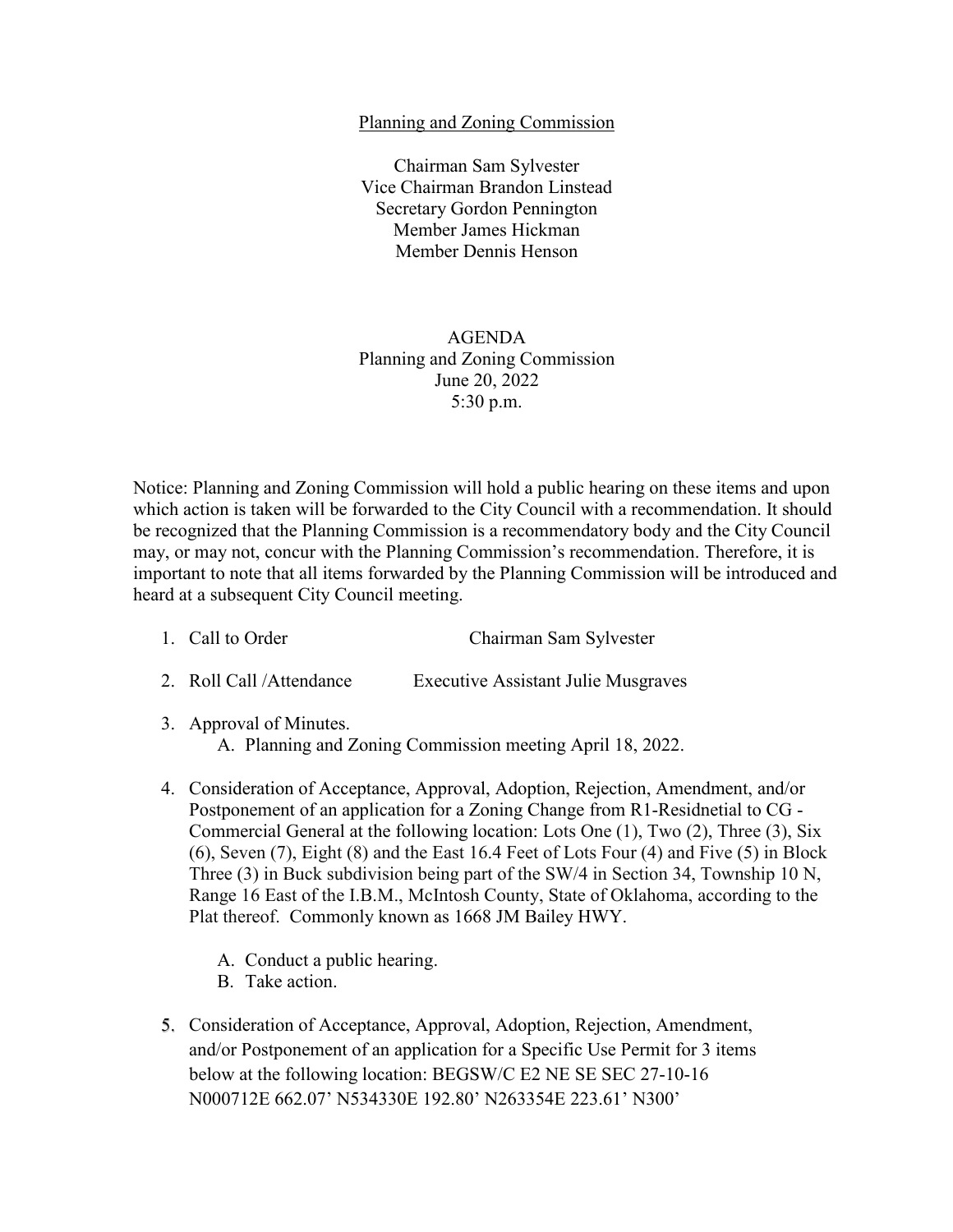N632606E 223.61' E 500' N501724E 395.37' TO W ROW/L OF HWY 69 S063830W 300' S283310W 108.93' S283500W 606.98' S283544W 545.41' N681840W 119.95' S214730W 268.97' S895830W 401.95' TO POB LESS .23A &; LESS .69A SEC 26-10-16 (PT IN SEC 27) SEX 26- 10-16 165/580 179/318 343/412 828/702 883/197 MS18/272. Commonly known as 1 Hospital Dr.

- A. Installation of a new helipad for emergency medical services.
	- i. Conduct a public hearing.
	- ii. Take action.
- B. Installation of a new modular building to house the administrative offices and flight crew quarters.
	- i. Conduct a public hearing.
	- ii. Take action.
- C. Installation of a new fuel tank.
	- i. Conduct a public hearing.
	- ii. Take action.
- 6. Consideration of Acceptance, Approval, Adoption, Rejection, Amendment, and/or Postponement of the clarification / definition of the terms hazardous marijuana processing and non-hazardous marijuana processing.
- 7. Adjournment.